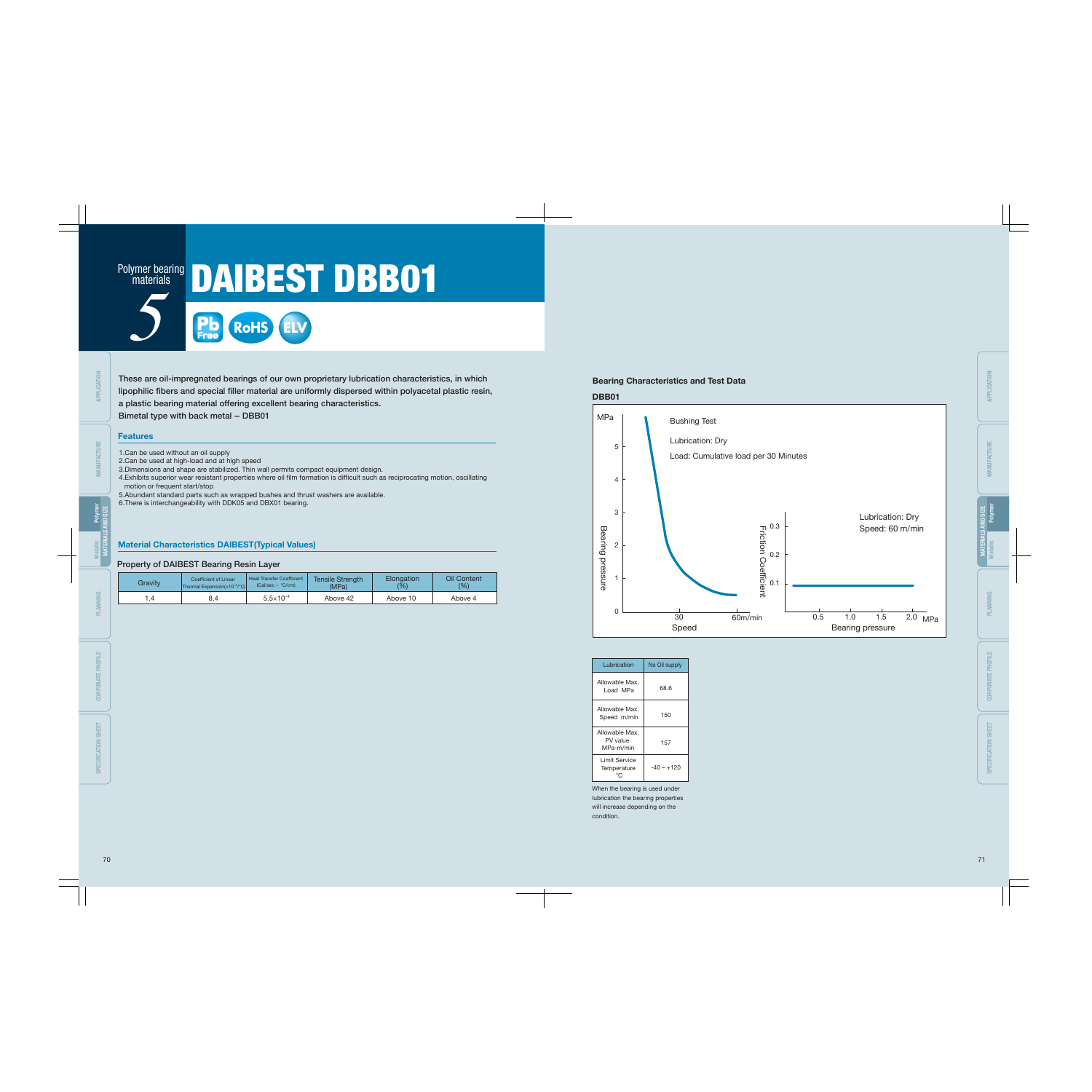85 90

100  $\phi$  105H7  $^{+0.035}_{0}$ 

APPLICATION APPLICATION MANUFACTURE Polymer MATERIALS AND SIZE Metallic PLANNING CORPORATE PROFILE SPECIFICATION SHEET

APPLICATION APPLICATION

MANUFACTURE MAN

φ95H7

+0.035 0

 $\overline{\phi 90}$  +0.165<br>+0.100  $\Phi$ 95 +0.165  $\phi$ 105 +0.180  $2.5 - 0.040$  $2.5 - 0.040$  $2.5 - 0.040$ 

 $\phi$ 85h7 $_{-0.035}$  $\phi$ 90h7 $_{-0.035}$  $\phi$ 100h7 $_{-0.035}$ 

|      |       | (Unit: mm)             |
|------|-------|------------------------|
|      |       |                        |
|      |       | <b>Bushing</b><br>I.D. |
| 30   | 40    |                        |
|      |       | 5                      |
|      |       | 6                      |
|      |       | 7                      |
|      |       | 8                      |
|      |       | 10                     |
|      |       | 12                     |
|      |       | 14                     |
|      |       | 15                     |
|      |       | 16                     |
|      |       | 18                     |
| 2030 |       | 20                     |
|      |       | 22                     |
| 2430 |       | 24                     |
| 2530 |       | 25                     |
| 2630 |       | 26                     |
| 2830 |       | 28                     |
| 3030 | 3040  | 30                     |
| 3230 | 3240  | 32                     |
| 90   | 95    |                        |
|      |       | 35                     |
|      |       | 38                     |
|      |       | 40                     |
|      |       | 45                     |
|      |       | 50                     |
|      |       | 55                     |
|      |       | 60                     |
|      |       | 65                     |
|      |       | 70                     |
|      |       | 75                     |
|      |       | j<br>80                |
|      |       | 85                     |
| 9090 |       | 90                     |
|      | 10095 | 100                    |



8540

9040

8560

9060

8580

- \* Some size requires special coating to avoid lube evaporate.
- \* Material thickness in the list does not include special coating thickness. 72 73

SPECIFICATION SHEET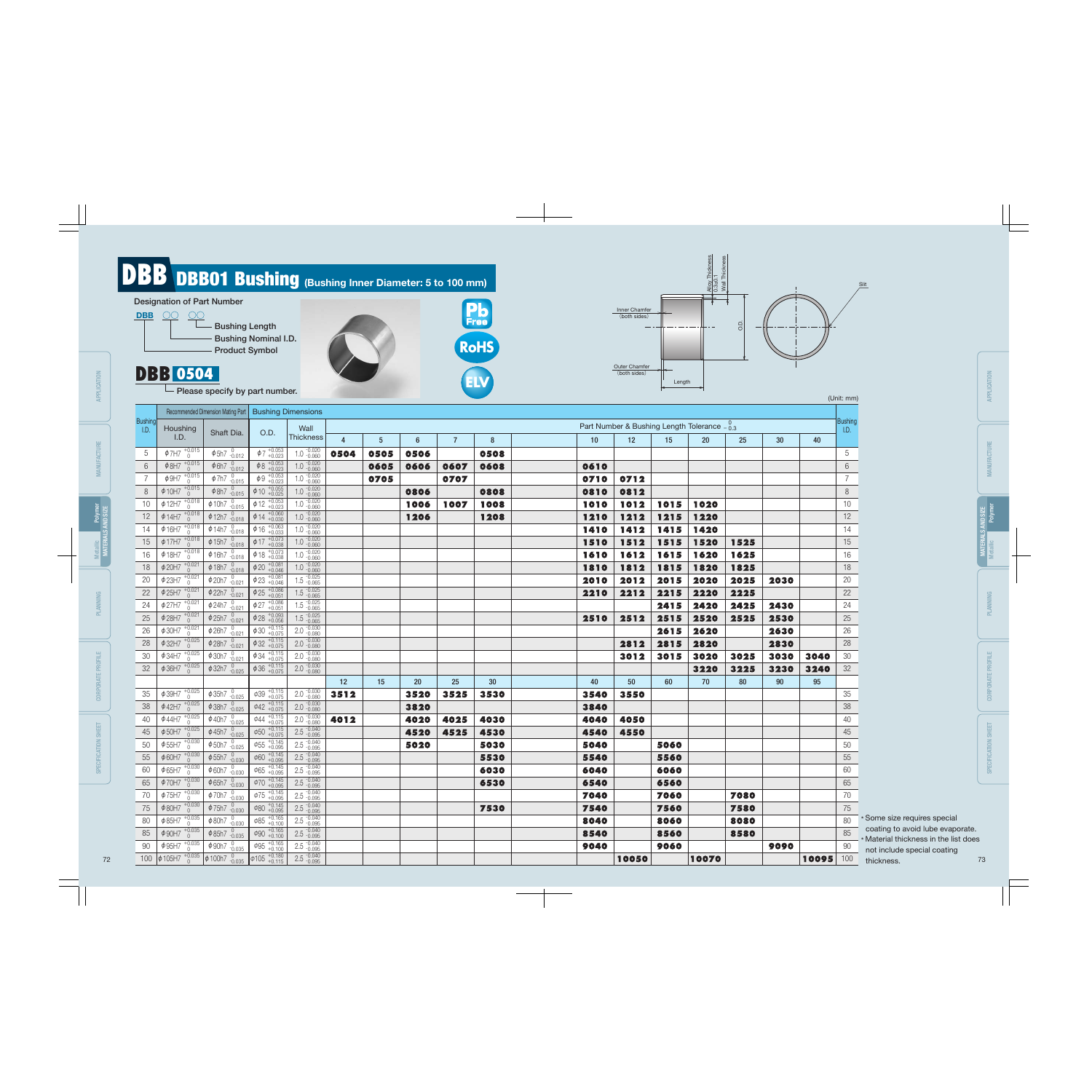# **DBB** DBB01 Thrust Washer **DBB** DBB DBB01 Slide Plate

 $55\begin{array}{c} +0.25 \\ 0 \end{array}$ 

Please specify by part number.



**SS150 DBB** 



|        | Width |
|--------|-------|
| Length |       |



 $\dot{\Xi}$ O.D.





Wall Thickness



 $78^{0}$ <sub>-0.25</sub>

|                | ----               | Please specify by part number. |                               |                           |                           |                | ELV                           |
|----------------|--------------------|--------------------------------|-------------------------------|---------------------------|---------------------------|----------------|-------------------------------|
|                |                    |                                |                               |                           |                           |                | (Unit: mm)                    |
| <b>Nominal</b> |                    |                                |                               |                           | <b>Knock Pin Hole</b>     | <b>Recess</b>  |                               |
| I.D.           | <b>Part Number</b> | I.D.                           | O.D.                          | <b>Thickness</b>          | Dia.                      | <b>P. C. D</b> | <b>Depth</b>                  |
| 10             | <b>DBB10W</b>      | $+0.25$<br>12<br>$\Omega$      | $0 - 0.25$<br>24              |                           | $+0.45$<br>1.6<br>$+0.20$ | $18 \pm 0.12$  |                               |
| 12             | <b>DBB12W</b>      | $+0.25$<br>14<br>$\Omega$      | $\mathbf{0}$<br>26<br>$-0.25$ |                           |                           | $20 \pm 0.12$  |                               |
| 14             | DBB14W             | $+0.25$<br>16<br>$\Omega$      | 0<br>30<br>$-0.25$            |                           | $+0.45$<br>2.0<br>$+0.20$ | $23 \pm 0.12$  |                               |
| 16             | DBB16W             | $+0.25$<br>18<br>$\Omega$      | $0 - 0.25$<br>32              |                           |                           | $25 \pm 0.12$  |                               |
| 18             | DBB18W             | $+0.25$<br>20<br>$\Omega$      | $\mathbf{0}$<br>36<br>$-0.25$ |                           |                           | $28 \pm 0.12$  |                               |
| 20             | <b>DBB20W</b>      | $+0.25$<br>23<br>$\Omega$      | $\mathbf 0$<br>38<br>$-0.25$  |                           | $+0.45$                   | 31<br>±0.12    | $\mathbf{0}$                  |
| 22             | DBB22W             | $+0.25$<br>25<br>$\Omega$      | 0<br>42<br>$-0.25$            | $-0.05$<br>$-0.20$<br>1.5 | 3.0<br>$+0.20$            | $34 \pm 0.12$  | 1.1<br>$-0.25$                |
| 24             | DBB24W             | $+0.25$<br>27<br>$\Omega$      | $\theta$<br>44<br>$-0.25$     |                           |                           | $36 \pm 0.12$  |                               |
| 25             | DBB25W             | $+0.25$<br>28<br>$\Omega$      | 0<br>48<br>$-0.25$            |                           |                           | $38 \pm 0.12$  |                               |
| 30             | DBB30W             | $+0.25$<br>34<br>$\Omega$      | $\theta$<br>54<br>$-0.25$     |                           |                           | $44 \pm 0.12$  |                               |
| 35             | DBB35W             | $+0.25$<br>39<br>$\Omega$      | $0 - 0.25$<br>62              |                           |                           | $51 \pm 0.12$  |                               |
| 40             | <b>DBB40W</b>      | $+0.25$<br>44<br>$\Omega$      | $0 - 0.25$<br>66              |                           | $+0.45$<br>+0.20<br>4.0   | $55 = 0.12$    |                               |
| 45             | DBB45W             | $+0.25$<br>50<br>$\Omega$      | $\mathbf{0}$<br>74<br>$-0.25$ | $-0.05$                   |                           | $62 \pm 0.12$  | 0                             |
| $E \cap$       | <b>DDDEOIAI</b>    | $55^{+0.25}$                   | $\mathbf{0}$<br>7Q            | 2.5<br>$-0.20$            |                           | $67 + 012$     | $1.6\degree$ <sub>-0.25</sub> |

|                    |                             |                     | (Unit: mm)        |
|--------------------|-----------------------------|---------------------|-------------------|
| <b>Part Number</b> | Thickness                   | Width               | Length            |
| <b>SS150DBB</b>    | $1.5 \tbinom{-0.05}{-0.20}$ | $^{+2.0}_{0}$<br>80 |                   |
| <b>SS200DBB</b>    | $-0.05$<br>$-0.20$<br>2.0   | $+2.0$<br>100       | $500^{+10.0}_{0}$ |
| <b>SS250DBB</b>    | $-0.05$<br>$-0.20$<br>2.5   | $+2.0$<br>100       |                   |

50

**DBB50W**

±0.12 67





CORPORATE PROFILE

MATERIALS AND SIZE

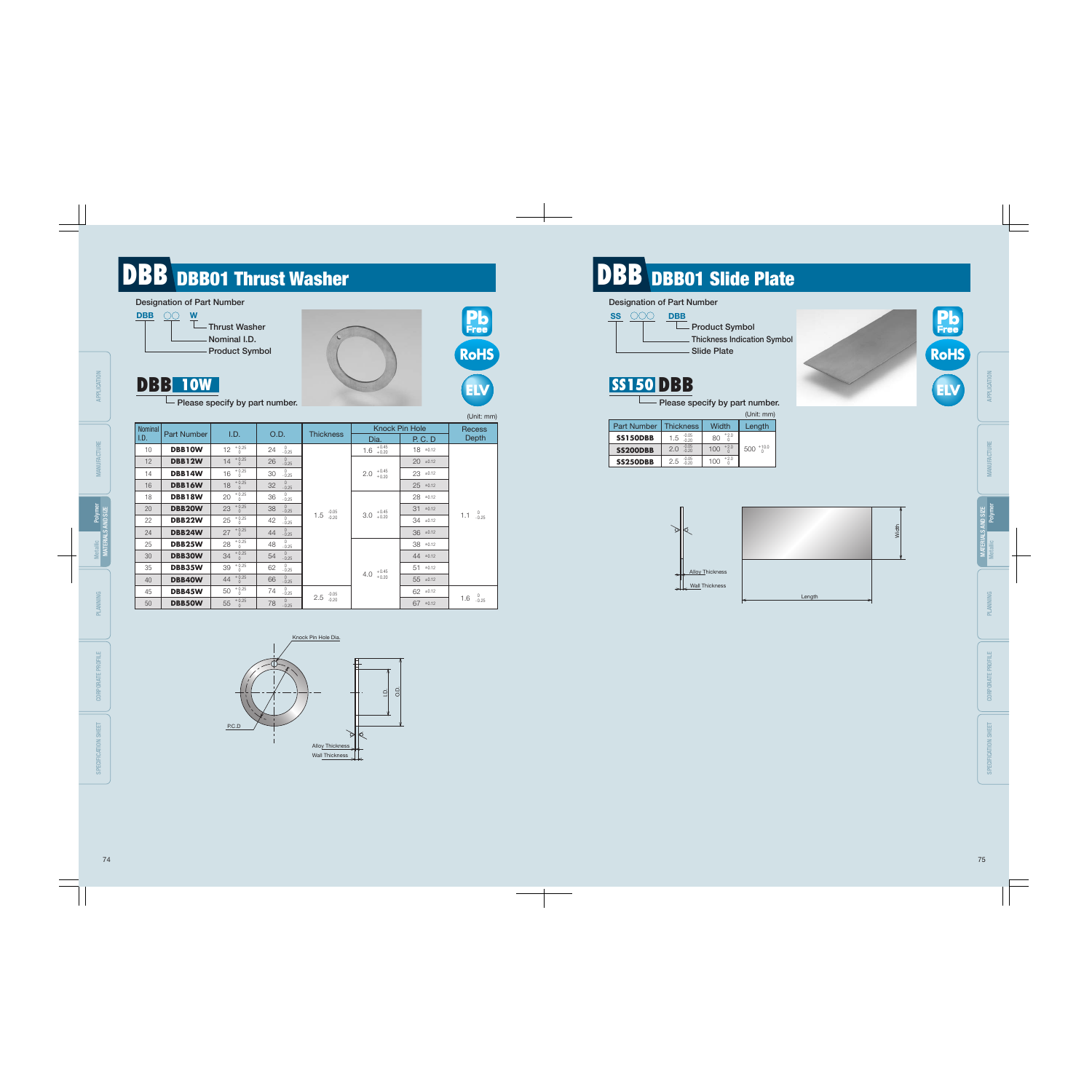These are oil-impregnated bearings of our own proprietary lubrication characteristics, in which lipophilic fibers and special filler material are uniformly dispersed within polyacetal plastic resin,

a plastic bearing material offering excellent bearing characteristics.

Solid type – DBS02

1.Can be used without oil supply

2.Superior load carrying characteristics and wear resistant properties 3.Low friction coefficient ( $\mu$ =0.01 to 0.15) and excellent speed properties 4.Minimizes operating noise and free from stick slip phenomenon 5.Will not damage the surface of engaging component 6.Shaft misalignment tolerance is excellent.

## Material Characteristics (typical values)

## Sliding Characteristics (typical vzalues)

# Polymer bearing DAIBEST DBS02 materials

## Material: DBS02

 $POM + special filter material + lipophilic fibers + oil (oil-imgregation rate of 4% or higher)$ 

When the bearing is used under lubrication the bearing properties will improve depending on the condition.

| Lubrication                             | No Oil supply |
|-----------------------------------------|---------------|
| Allowable Max.<br>Load MPa              | 9.6           |
| Allowable Max.<br>Speed m/min           | 60            |
| Allowable Max.<br>PV value<br>MPa-m/min | 30            |
| Limit Service<br>Temperature            | -40 – +80     |

6 **RoHS ELV**



| Specific gravity | Tensile strength | Elongation | <b>Hardness</b> | Linear-expansion |
|------------------|------------------|------------|-----------------|------------------|
|                  | (MPa)            | (%)        | (HRM)           | coefficient      |
| 1.47             | 60.8             | 60         | 80              | $9 - 13$         |

| Material | Friction coefficient( $\mu$ ) | Rated maximum load<br>(MPa) | Rated maximum speed<br>(m/min) | Service temperature<br>range $(^{\circ}C)$ |
|----------|-------------------------------|-----------------------------|--------------------------------|--------------------------------------------|
| DBS02    | $0.01 - 0.15$                 | 9.6                         | 60                             | $-40 - 80$                                 |

SPECIFICATION SHEET

SPECIFICATION SHEET

MANUFACTURE

MATERIALS AND SIZE

Polymer

Metallic

**Features**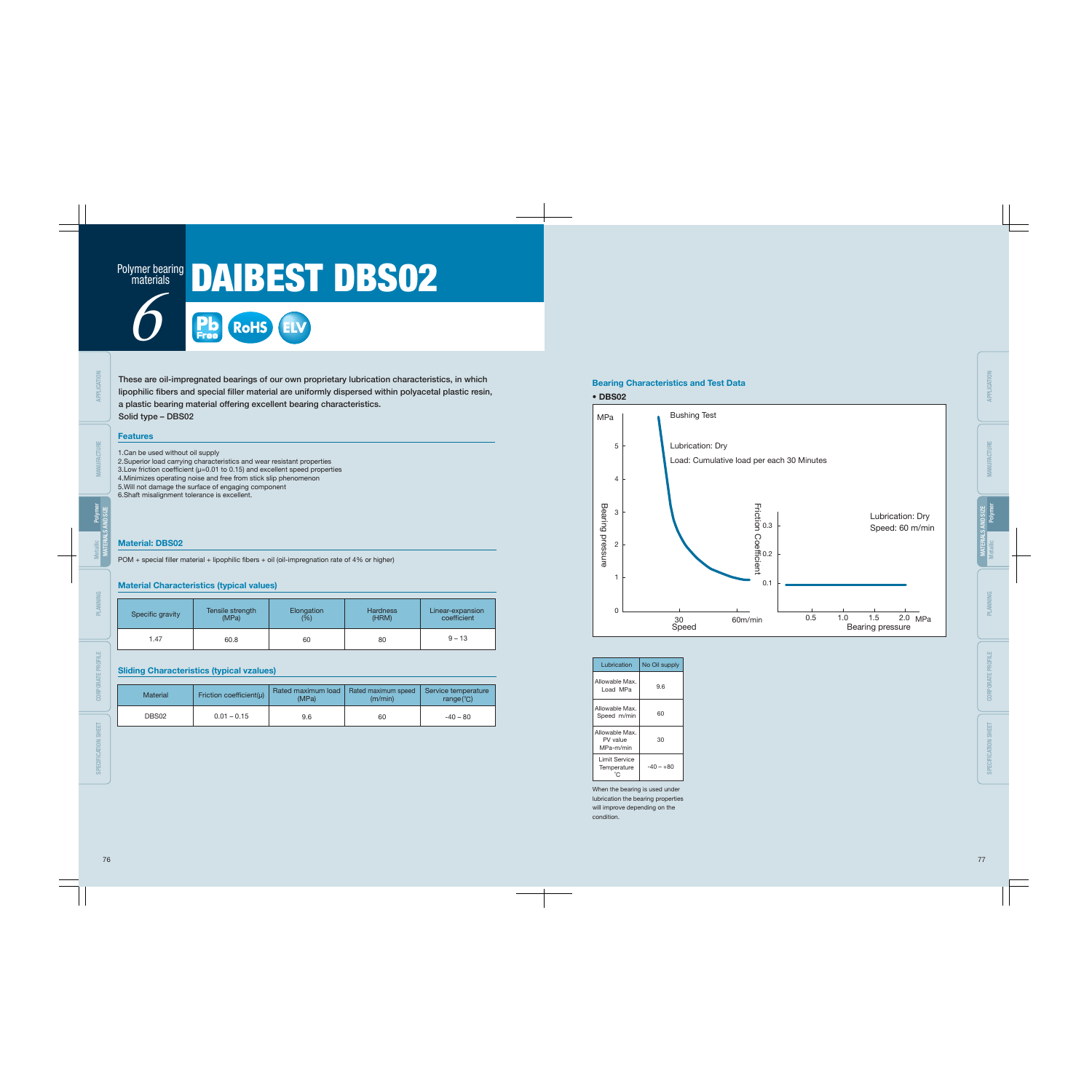|                 | Recommended Dimension Mating Part                                       |                              |                                        | <b>Bushing Dimensions</b>                           |                |      |                |                |      |      |                                             |        |      |                    |                |                 |    |                  |
|-----------------|-------------------------------------------------------------------------|------------------------------|----------------------------------------|-----------------------------------------------------|----------------|------|----------------|----------------|------|------|---------------------------------------------|--------|------|--------------------|----------------|-----------------|----|------------------|
| Bushing<br>I.D. | Houshing                                                                | Shaft                        |                                        | Wall                                                |                |      |                |                |      |      | Part Number & Bushing Length Tolerance -0.3 |        |      |                    |                |                 |    | Bushing]<br>1.D. |
|                 | I.D.                                                                    | Dia.                         | O.D.                                   | <b>Thickness</b>                                    | $\overline{3}$ | 4    | 5 <sup>5</sup> | $6\phantom{1}$ | 8    | 10   |                                             | 12     | 15   | 20                 | 25             | 30 <sup>°</sup> | 40 |                  |
| 3               | $\phi$ 5H7 $^{+0.012}_{0}$                                              | $\phi$ 3h7 $^{0}_{-0.010}$   | $\phi$ 5 +0.210                        | $1.0 \begin{array}{c} -0.015 \\ -0.046 \end{array}$ | 0303           |      | 0305           |                |      |      |                                             |        |      |                    |                |                 |    | $\mathfrak{Z}$   |
| $\overline{4}$  | $\phi$ 6H7 $^{+0.012}_{0}$                                              | $\phi$ 4h7 $^{0}_{-0.012}$   | $\phi$ 6 +0.210                        | $1.0 \t -0.023 \t -0.078$                           |                | 0404 |                | 0406           |      |      |                                             |        |      |                    |                |                 |    | $\overline{4}$   |
| 5               | $\phi$ 7H7 $^{+0.015}_{0}$                                              | $\phi$ 5h7 $^{0}_{-0.012}$   | $\phi$ 7 +0.270                        | -0.025<br>-0.085<br>$1.0\,$                         |                |      | 0505           |                | 0508 | 0510 |                                             |        |      |                    |                |                 |    | $5\phantom{.0}$  |
| 6               | $\phi$ 8H7 $^{+0.015}_{0}$                                              | $\phi$ 6h7 $\frac{0}{0.012}$ | $\phi_8$ +0.270                        | $1.0 \t -0.025 \t -0.085$                           |                |      | 0605           | 0606           | 0608 | 0610 |                                             |        |      |                    |                |                 |    | $6\,$            |
| 8               | $\phi$ 10H7 $^{+0.015}_{0}$                                             | $\phi$ 8h7 $^{0}_{-0.015}$   | $\phi$ 10 $^{+0.270}_{+0.095}$         | $1.0 -0.025$                                        |                |      |                | 0806           | 0808 | 0810 |                                             | 0812   | 0815 |                    |                |                 |    | 8                |
| 10              | $\phi$ 12H7 $^{+0.018}_{0}$ $\phi$ 10h7 $^{0.015}_{0.015}$              |                              | $\phi$ 12 +0.340                       | $1.0 \t -0.025 \t -0.085$                           |                |      |                |                | 1008 | 1010 |                                             | 1012   | 1015 |                    |                |                 |    | 10               |
| 12              | $\phi$ 14H7 $^{+0.018}_{0}$ $\phi$ 12h7 $^{0}_{-0.018}$                 |                              | $\phi$ 14 + 0.340                      | $1.0 -0.025$                                        |                |      |                |                |      | 1210 |                                             | $1212$ | 1215 | 1220               |                |                 |    | 12               |
| 14              | $\overline{\phi}$ 16H7 <sup>+0.018</sup> $\phi$ 14h7 $\frac{0}{-0.018}$ |                              | $\phi$ 16 + 0.340                      | $1.0 \t -0.025 \t -0.085$                           |                |      |                |                |      | 1410 |                                             |        | 1415 | 1420               |                |                 |    | 14               |
| 15              | $\frac{1}{\phi}$ 17H7 $^{+0.018}_{0}$ $\phi$ 15h7 $^{0}_{-0.018}$       |                              | $\phi$ 17 + 0.340                      | $1.0 \t -0.025 \t -0.085$                           |                |      |                |                |      | 1510 |                                             |        | 1515 | 1520               |                |                 |    | $\phi$ .115      |
| 16              | $\frac{1}{\phi}$ 18H7 $\frac{+0.018}{0}$ $\phi$ 16h7 $\frac{0}{-0.018}$ |                              | $\overline{\phi}$ 18 <sup>+0.340</sup> | $1.0 \t -0.025 \t -0.085$                           |                |      |                |                |      |      |                                             |        | 1615 | 1620               | 1625           |                 |    | 16               |
| 18              | $\phi$ 20H7 $^{+0.021}_{0}$ $\phi$ 18h7 $^{0}_{-0.018}$                 |                              | $\phi$ 20 + 0.450                      | $1.0 -0.025$                                        |                |      |                |                |      |      |                                             |        |      | 1815   1820   1825 |                |                 |    | 18               |
| 20              | $\overline{\phi}23H7 + 0.021$ $\phi$ 20h7 $-0.021$                      |                              | $\phi$ 23 +0.450                       | $1.5 \t -0.027 \t -0.087$                           |                |      |                |                |      | 2010 |                                             |        | 2015 |                    | 2020 2025 2030 |                 |    | $20\,$           |
| 22              | $\phi$ 25H7 $^{+0.021}_{0}$ $\phi$ 22h7 $^{0.021}_{-0.021}$             |                              | $\phi$ 25 +0.450                       | $1.5 - 0.027$                                       |                |      |                |                |      |      |                                             |        |      | 2220               |                | 2230            |    | 22               |
| 25              | $\frac{1}{28}$ +0.021 $\phi$ 25h7 -0.021                                |                              | $\phi$ 28 + 0.450                      | $-0.027$<br>$-0.087$<br>1.5                         |                |      |                |                |      |      |                                             |        |      |                    | 2520 2525      | 2530            |    | 25               |
| 28              | $\phi$ 32H7 $^{+0.025}_{0}$ $\phi$ 28h7 $^{0}_{-0.021}$                 |                              | $\phi$ 32 +0.550                       | -0.030<br>-0.090<br>2.0                             |                |      |                |                |      |      |                                             |        |      |                    | 2820 2825      | 2830            |    | 28               |
| 30 <sup>°</sup> | $\phi$ 34H7 $^{+0.025}_{0}$ $\phi$ 30h7 $^{0}_{-0.021}$                 |                              | $\left[40,404,4000,4000\right]$        | $2.0 -0.030$                                        |                |      |                |                |      |      |                                             |        |      | 3020               |                | 3030   3040     |    | 30               |

- 
- 
- 
- 
- 30

# DBS DBS02 Bushing (Bushing Inner Diameter: 3 to 30 mm)

## Designation of Part Number



# DBS 0303

- Please specify by part number.





Note: Dimensions are subject to change without prior notice.

### (Unit: mm)

**ELV RoHS**

**Pb**<br>Free

CORPORATE PROFILE

**CORPORATE PROFILE** 

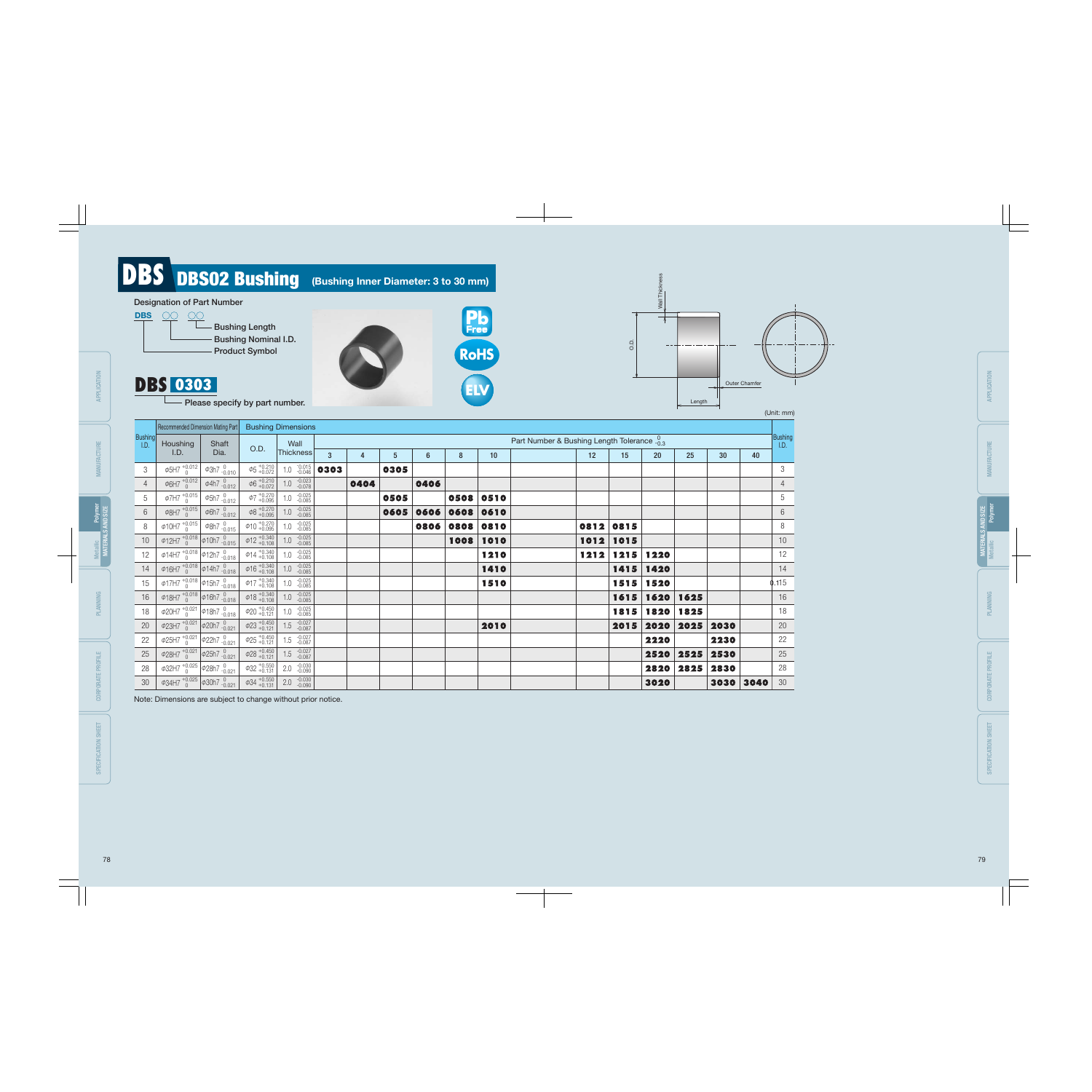|                        | Recommended Dimension Mating Part                              |                                                       |                 | <b>Bushing Dimensions</b>               |                                           |                                                      |                                     |         |                   |                   |                 |                                                        |                |                                     |    |                            |    |                                     |                          |                        |    |  |
|------------------------|----------------------------------------------------------------|-------------------------------------------------------|-----------------|-----------------------------------------|-------------------------------------------|------------------------------------------------------|-------------------------------------|---------|-------------------|-------------------|-----------------|--------------------------------------------------------|----------------|-------------------------------------|----|----------------------------|----|-------------------------------------|--------------------------|------------------------|----|--|
| <b>Bushing</b><br>I.D. | Houshing                                                       | Shaft                                                 | Flange          | Flange                                  |                                           | Wall                                                 |                                     |         |                   |                   |                 | Part Number & Bushing Length Tolerance $\frac{0}{103}$ |                |                                     |    |                            |    |                                     |                          | <b>Bushing</b><br>1.D. |    |  |
|                        | I.D.                                                           | Dia.                                                  | O.D.            | <b>Thickness</b>                        | O.D.                                      | Thickness                                            |                                     |         | $\mathbf{3}$      | $\overline{4}$    | $5\phantom{.0}$ | 6                                                      | $\overline{7}$ | 8                                   | 10 | 12                         | 15 | <b>20</b>                           | 25 <sub>2</sub>          | 30                     | 40 |  |
| 3                      | $\phi$ 5H7 $^{+0.012}_{0}$                                     | $\phi$ 3h7 $^{0}_{-0.010}$                            | $\phi$ 8 ±0.25  | $1.0 \frac{0}{0.1}$                     | $\Phi$ <sup>+0.210</sup>                  |                                                      | 1.0 $\frac{-0.015}{-0.070}$ 0303-8F |         |                   |                   |                 |                                                        |                |                                     |    |                            |    |                                     |                          | 3                      |    |  |
| $\overline{4}$         | $\phi$ 6H7 $^{+0.012}_{0}$                                     | $\phi$ 4h7 $^{0}_{-0.012}$                            | $\phi$ 9 ±0.25  | $1.0^{0}_{-0.1}$                        | $\left  \phi_6 \right _{+0.072}^{+0.210}$ | $1.0 \t -0.023 \t -0.078$                            |                                     | 0404-9F |                   | 0406-9F           |                 |                                                        |                |                                     |    |                            |    |                                     |                          |                        |    |  |
| 5                      | $\phi$ 7H7 $^{+0.015}_{0}$                                     | $\phi$ 5h7 $^{0}_{-0.012}$                            | $\phi$ 10 ±0.25 | 1.0 $^{0}_{-0.1}$                       | $\phi$ 7 +0.270                           | $1.0 \t -0.025 \t -0.085$                            |                                     |         | 0504-10F 0505-10F |                   | 0507-10F        |                                                        |                |                                     |    |                            |    |                                     |                          | 5                      |    |  |
| $6\phantom{.}$         |                                                                | $\phi$ 8H7 $^{+0.015}_{0}$ $\phi$ 6h7 $^{0}_{-0.012}$ | $\phi$ 12 ±0.25 | $1.0 \cdot \substack{0.1 \\ -0.1}$      | $\left  \phi_0 \right _{+0.095}^{+0.270}$ | $1.0 \t -0.025 \t -0.085$                            |                                     |         |                   | 0605-12F 0606-12F |                 | 0608-12F                                               |                |                                     |    |                            |    |                                     |                          | $6\phantom{.}6$        |    |  |
|                        | $\phi$ 9H7 $^{+0.015}_{0}$                                     | $\phi$ 7h7 $^{0}$ <sub>-0.015</sub>                   | $\phi$ 13 ±0.25 | 1.0 $^{0}$ <sub>-0.1</sub>              | $\phi$ 9 + 0.270                          | $1.0 \t -0.025 \t -0.085$                            |                                     |         | 0705-13F          |                   | 0707-13F        |                                                        |                |                                     |    |                            |    |                                     |                          | $\overline{7}$         |    |  |
| 8                      | $\boxed{\phi_10H7 + 0.015}$ $\phi_8h7 - 0.015$                 |                                                       | $\phi$ 15 ±0.25 | $1.0 \frac{0}{0.1}$                     | $\phi$ 10 + 0.270                         | 1.0 $\frac{-0.025}{-0.085}$ 0803-15F                 |                                     |         |                   | 0806-15F          |                 | 0808-15F 0810-15F                                      |                |                                     |    |                            |    |                                     |                          | 8                      |    |  |
| 10 <sup>°</sup>        | $\phi$ 12H7 $^{+0.018}_{0}$ $\phi$ 10h7 $^{0.015}_{0.015}$     |                                                       | $\phi$ 18 ±0.25 | $1.0^{0}$                               | $\phi$ 12 + 0.340                         | $1.0 \t -0.025 \t -0.085$                            |                                     |         |                   | 1006-18F          |                 |                                                        |                | 1008-18F 1010-18F 1012-18F 1015-18F |    |                            |    |                                     |                          | 10                     |    |  |
| 12                     | $\boxed{\phi$ 14H7 $^{+0.018}_{0}$ $\phi$ 12h7 $^{0}_{-0.018}$ |                                                       | $\phi$ 20 ±0.25 | $1.0 \frac{0}{0.1}$                     | $\phi$ 14 + 0.340                         | $1.0 \t -0.025 \t -0.085$                            |                                     |         |                   | 1206-20F          |                 |                                                        |                | 1208-20F 1210-20F 1212-20F 1215-20F |    |                            |    |                                     |                          | 12                     |    |  |
| 14                     | $\phi$ 16H7 $^{+0.018}_{0}$ $\phi$ 14h7 $^{0}_{-0.018}$        |                                                       | $\phi$ 22 ±0.25 | $1.0^{0}_{-0.1}$                        | $\varphi$ 16 + 0.340                      | $1.0 \t -0.025 \t -0.085$                            |                                     |         |                   |                   |                 |                                                        |                | 1410-22F 1412-22F 1415-22F 1420-22F |    |                            |    |                                     |                          | 14                     |    |  |
| 15                     | $\phi$ 17H7 $^{+0.018}_{0}$ $\phi$ 15h7 $^{0}_{-0.018}$        |                                                       | $\phi$ 23 ±0.25 | $1.0^{0}_{-0.1}$                        | $\phi$ 17 + 0.340                         | $1.0 \t -0.025 \t -0.085$                            |                                     |         |                   |                   |                 |                                                        |                | 1510-23F 1512-23F 1515-23F 1520-23F |    |                            |    |                                     |                          | 15                     |    |  |
| 16                     | $\phi$ 18H7 $^{+0.018}_{0}$ $\phi$ 16h7 $^{0}_{-0.018}$        |                                                       | $\phi$ 24 ±0.25 | $1.0^{0}_{-0.1}$                        | $\phi$ 18 + 0.340                         | $1.0 \t -0.025 \t -0.085$                            |                                     |         |                   |                   |                 |                                                        | 1610-24F       |                                     |    | 1615-24F 1620-24F          |    |                                     |                          | 16                     |    |  |
| 18                     | $\phi$ 20H7 $^{+0.021}_{0}$ $\phi$ 18h7 $^{0}_{-0.018}$        |                                                       | $\phi$ 26 ±0.25 | $1.0 \cdot \substack{0.1 \\ 0.1}$       | $\phi$ 20 + 0.450                         | $1.0 \t -0.025 \t -0.085$                            |                                     |         |                   |                   |                 |                                                        |                | 1810-26F 1812-26F 1815-26F 1820-26F |    |                            |    |                                     |                          | 18                     |    |  |
| 20                     | $\phi$ 23H7 $^{+0.021}_{0}$ $\phi$ 20h7 $^{0.021}_{0.021}$     |                                                       | $\phi$ 31 ±0.25 | $1.5\,{}^{0}_{-0.15}$                   | $\phi$ 23 + 0.450                         | $1.5 \t -0.027 \t -0.087$                            |                                     |         |                   |                   |                 |                                                        | 2010-31F       |                                     |    | 2015-31F 2020-31F 2025-31F |    |                                     |                          | 20                     |    |  |
| 22                     | $\frac{1}{2}$ +0.021 $\phi$ 22h7 -0.021                        |                                                       | $\phi$ 33 ±0.25 | $1.5^{0}_{-0.15}$                       | $\Phi$ 25 + 0.450                         | $1.5 \t -0.027 \t -0.087$                            |                                     |         |                   |                   |                 |                                                        | 2210-33F       |                                     |    | 2215-33F 2220-33F 2225-33F |    |                                     |                          | 22                     |    |  |
| 25                     | $\frac{1}{\sqrt{28H7} + 0.021}$ $\phi$ 25h7 $\frac{0}{0.021}$  |                                                       | $\phi$ 36 ±0.25 | $\frac{0}{1.5}$ $\frac{0}{0.15}$        | $\phi$ 28 + 0.450                         | $1.5 \t -0.027 \t -0.087$                            |                                     |         |                   |                   |                 |                                                        | 2510-36F       |                                     |    |                            |    | 2515-36F 2520-36F 2525-36F 2530-36F |                          | 25                     |    |  |
| 30                     | $\phi$ 34H7 $^{+0.025}_{0}$ $\phi$ 30h7 $^{0}_{-0.021}$        |                                                       | $\phi$ 42 ±0.25 | $2.0 \begin{array}{c} 0.15 \end{array}$ | $\varphi$ 34 + 0.550                      | $2.0 \begin{array}{cc} -0.030 \\ -0.090 \end{array}$ |                                     |         |                   |                   |                 |                                                        |                |                                     |    | 3020-42F                   |    |                                     | 3030-42F 3040-42F        | 30                     |    |  |
| 35                     | $\phi$ 39H7 $^{+0.025}_{0}$ $\phi$ 35h7 $^{0}_{-0.025}$        |                                                       | $\phi$ 49 ±0.25 | $2.0 \begin{array}{c} 0.15 \end{array}$ | $\phi$ 39 + 0.550                         | $2.0 \begin{array}{cc} -0.030 \\ -0.090 \end{array}$ |                                     |         |                   |                   |                 |                                                        |                |                                     |    | 3520-49F                   |    |                                     | $ 3530-49F 3540-49F $ 35 |                        |    |  |





# **DBS** DBS02 Flanged Bushing (Bushing Inner Diameter:)

## Designation of Part Number



# DBS 0303-8F

Please specify by part number.

Note: Dimensions are subject to change without prior notice.

#### (Unit: mm)



| ×<br>Ξ<br>₹<br>ť<br>١                                     |                               |  |  |  |  |  |
|-----------------------------------------------------------|-------------------------------|--|--|--|--|--|
| CTUR<br>NHU<br><b>MAN</b>                                 |                               |  |  |  |  |  |
| $\frac{1}{2}$                                             | Polymer                       |  |  |  |  |  |
| í                                                         | <b><i><u>Metallic</u></i></b> |  |  |  |  |  |
|                                                           | <b>ANNING</b><br>£            |  |  |  |  |  |
| <b>TPROFILE</b><br>L<br>石<br>j<br><b>CORPOR</b><br>I<br>9 |                               |  |  |  |  |  |
| <b>SHET</b><br><b>SPECIFICATION:</b><br>j                 |                               |  |  |  |  |  |

CORPORATE PROFILE

CORPORATE PROFILE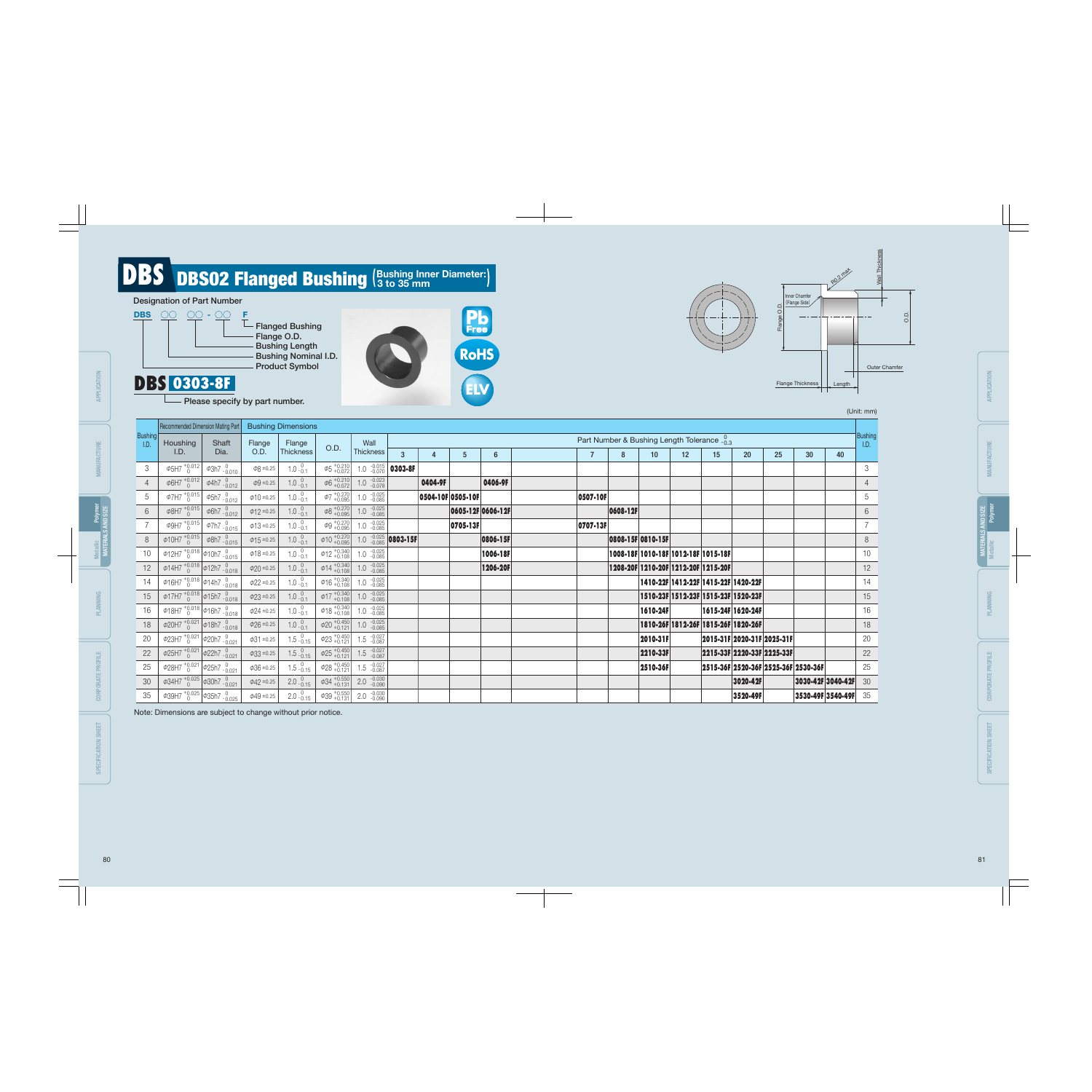# **materials**

# Polymer bearing DAIBEST DBX01

As this is a pre-lubricating bearing ensure it is filled with lubricant before installation. Then the material will supply a small amount of lubricant at predetermined intervals to allow the bearing to withstand long term operation. The bearing has a structure where bronze in a spherical powdered form is sintered on to the steel backing. Polyacetal resin is then impregnated into the surface.

#### Features

#### 1.Load Carrying Capability

The capability varies depending on the load properties and lubrication conditions. The maximum load that DBX01 can carry is shown in Table 1.

### 2.Relation betweenWear and the interval of lubrication

Oil is supplied to DBX01 bearings at assembly. The amount of wear after running in is very small . Furthermore, wear is kept to a minimum until the lubricant is exhausted (Figure 1).

#### Table 1: Allowable Load(U)

The performance of bearing is influenced by the PV value and the operating conditions. The PV value is the product of Specific Load (MPa) and sliding speed (m/min). The solid line "A" in Figure 2 shows the bearing life when grease was supplied only at installation, and the dashed line "B" shows the recommended grease re-supply interval.

1.Operation is quiet, free from squeaking or knocking.

- 2.Low friction characteristic prevents damage to the shaft (mating surface).
- 3.The bearing surface remains virtually wear-free with minimum amount of lubricant (grease or oil).
- 4.Low starting friction permits very smooth rotation at start up and at low speed under high load conditions. Sliding surfaces are also seizure free.

5.Shaft misalignment tolerance is excellent. 6.The bearing can withstand impact loads. 7.Excellent load-carrying performance is maintained even under oscillating and fretting conditions.

## **Characteristics**

#### 3.PV Value and Bearing performance

When the PV value exceeds 170 MPa-m/min, successive oil lubrication is desired.

#### Figure 2: Lubrication Diagram of DBX01 Bearing



| Load                           | <b>Motion Condition</b>                                                                                           | Lubrication                                                                      | <b>MPa</b>           |
|--------------------------------|-------------------------------------------------------------------------------------------------------------------|----------------------------------------------------------------------------------|----------------------|
| 1. Static Load                 | Slight or very slow movement                                                                                      | Grease or Oil                                                                    | 137.0                |
| 2. Static Load                 | Continuous Rotation                                                                                               | Grease or Oil (Boundary lubrication)                                             | 68.6                 |
| 3. Static Load or Dynamic Load | Continuous Rotation                                                                                               | Oil (Fluid Lubrication)                                                          | 44.1                 |
| 4. Static Load                 | <b>Oscillating Rotation</b>                                                                                       | Grease or Oil                                                                    | $\star$              |
| 5. Dynamic Load                | <b>Continuous Rotation</b>                                                                                        | Grease or Oil (Boundary lubrication)                                             | $\star$              |
|                                | * These values vary according to the frequency of the cycle.<br>The representative values are shown on the right. | 10 <sup>5</sup> cycles or less<br>$107$ cycles<br>10 <sup>8</sup> cycles or more | 137.0<br>19.6<br>4.9 |

#### 4. Conditions of use



To calculate service life and lubrication interval accurately, it is necessary to take such factors as speed, type of load, and ambient temperature as well as the condition of the housing and roughness of the mating surfaces into consideration, which requires that figures obtained from Fig. 2 must be multiplied by coefficients of usage q, t, and s, found in Tables 2, 3, and 4, respectively.

Table 2: Coefficient of usage q for grease lubrication per speed and bearing performance at an ambient temperature of 25°C

#### Table 3: Coefficient of usage t for the effect of temperature per operating temperature range

| <b>Mating surface</b><br>roughness | Coefficient<br>of usage s |
|------------------------------------|---------------------------|
| $0 - 2.5$ µm Rmx                   | 1.00                      |
| $2.5 - 3.9 \mu m$ Rmx              | 0.25                      |
| $3.9 - 5.5$ µm Rmx                 | 0.10                      |
| $5.5 - 7.8 \mu m$ Rmx              | 0.05                      |

| Speed in m/min                                                                                      | 24 or less | $24 - 45$ | $45 - 90$ | 90 or more |
|-----------------------------------------------------------------------------------------------------|------------|-----------|-----------|------------|
| Maximum allowable PV value<br>MPa·m/min                                                             | 170.0      | 170.0     | 170.0     | 62.0       |
| DBX01 Bushing<br>Static loading, vertical<br>(Lubricant flows into the loaded region.)              | 2.0        | 2.0       | 1.5       | 0.8        |
| DBX01 Bushing<br>Static loading, other than vertical<br>(Lubricant flows out of the loaded region.) | 1.0        | 1.0       | 0.8       | 0.4        |
| DBX01 Bushing rotational loading                                                                    | 3.0        | 3.0       | 2.0       | 1.2        |
| <b>DBX01 Thrust washer</b>                                                                          | 1.0        | 0.5       | 0.1       |            |

|                                                      | Type of        | Ambient temperature of axle in °C |      |     |                  |  |  |  |
|------------------------------------------------------|----------------|-----------------------------------|------|-----|------------------|--|--|--|
| Condition of the housing                             | grease         | $20 - 40$                         | 50   | 75  | 100              |  |  |  |
| Ordinary heat dissipation                            | Silicone-based | 1.0                               | 0.7  | 0.4 | 0.2              |  |  |  |
| properties                                           | Lithium-based  | 1.0                               | 0.6  | 0.3 | 0.1              |  |  |  |
| Light-weight stamped-metal<br>housing with poor heat | Silicone-based | 0.5                               | 0.35 | 0.2 | 0.1              |  |  |  |
| dissipation properties or<br>segmented housing       | Lithium-based  | 0.4                               | 0.25 | 0.1 |                  |  |  |  |
| Non-metal housing with                               | Silicone-based | 0.3                               | 0.2  |     | Not recommended. |  |  |  |
| poor heat dissipation<br>properties                  | Lithium-based  | 0.2                               | 0.1  |     |                  |  |  |  |



#### Figure 1: Relationship between wear and the interval of lubrication

Table 4: Coefficient of usage s for the effect of mating surface roughness.

APPLICATION

MANUFACTURE

SPECIFICATION SHEET

MATERIALS AND SIZE

Polymer

Metallic

APPLICATION

PLANNING

CORPORATE PROFILE

MANUFACTURE MATERIALS AND SIZE Polymer Metallic

SPECIFICATION SHEET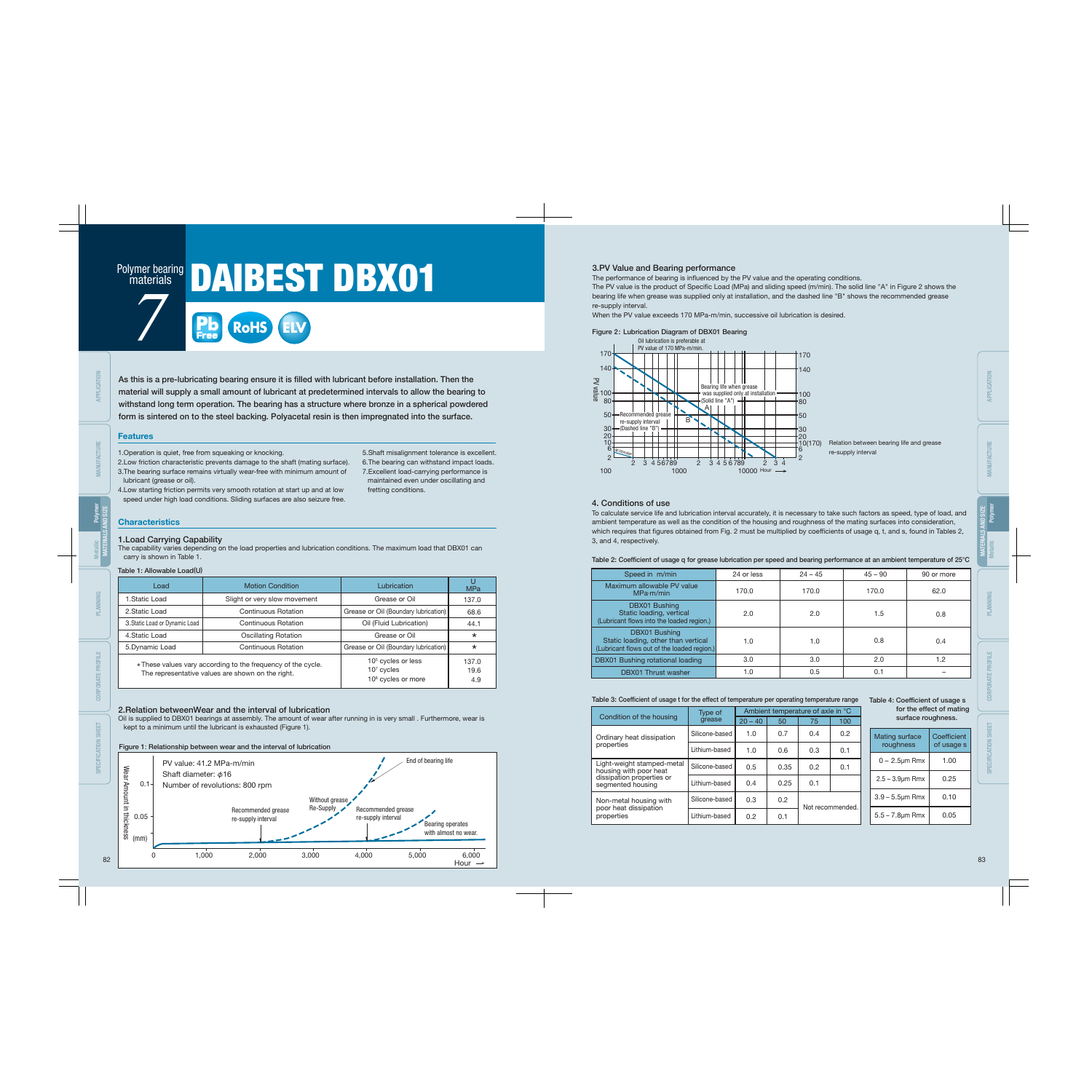|                        | Recommended Dimension Mating Part                                                                                    |                                                                                                 |                                              | <b>Bushing Dimensions</b>                                                              |                     |      |      |      |      |      |                                                        |      |      |      |      |       |                        |
|------------------------|----------------------------------------------------------------------------------------------------------------------|-------------------------------------------------------------------------------------------------|----------------------------------------------|----------------------------------------------------------------------------------------|---------------------|------|------|------|------|------|--------------------------------------------------------|------|------|------|------|-------|------------------------|
| <b>Bushing</b><br>I.D. | Houshing                                                                                                             | Shaft                                                                                           |                                              | Wall                                                                                   | Oil Hole            |      |      |      |      |      | Part Number & Bushing Length Tolerance $\frac{0}{0.4}$ |      |      |      |      |       | <b>Bushing</b><br>I.D. |
|                        | I.D.                                                                                                                 | Dia.                                                                                            | O.D.                                         | Thickness                                                                              | Dia.                | 10   | 15   | 20   | 25   | 30   | 40                                                     | 50   | 60   | 80   | 90   | 95    |                        |
| 10                     | $\Phi$ 13H7 $^{+0.018}_{0}$                                                                                          | $\phi$ 10h7 $^{0}_{-0.015}$                                                                     | $\phi$ 13 +0.060                             | $1.5(^{-0.026}_{-0.058})$                                                              | $\phi$ 4            | 1010 | 1015 | 1020 |      |      |                                                        |      |      |      |      |       | 10                     |
| 12                     | $\Phi$ 15H7 $^{+0.018}_{0}$                                                                                          | $\phi$ 12h7 $^{0}_{-0.018}$                                                                     | $\phi$ 15 + 0.063                            | $1.5(^{-0.026}_{-0.058})$                                                              | $\phi$ 4            |      | 1215 | 1220 |      |      |                                                        |      |      |      |      |       | 12                     |
| 14                     | $\phi$ 17H7 $^{+0.018}_{0}$                                                                                          | $\phi$ 14h7 $\frac{0}{-0.018}$                                                                  | $\phi$ 17 +0.073                             | $1.5(^{-0.026}_{-0.058})$                                                              | $\phi$ 4            |      | 1415 | 1420 |      |      |                                                        |      |      |      |      |       | 14                     |
| 15                     | $\phi$ 18H7 $^{+0.018}_{0}$                                                                                          | $\phi$ 15h7 $\frac{0}{-0.018}$                                                                  | $\phi$ 18 + 0.073                            | $1.5(^{-0.026}_{-0.058})$                                                              | $\phi$ 4            |      | 1515 |      | 1525 |      |                                                        |      |      |      |      |       | 15                     |
| 16                     | $\phi$ 19H7 $^{+0.021}_{0}$                                                                                          | $\phi$ 16h7 $\frac{0}{-0.018}$                                                                  | $\phi$ 19 + 0.081                            | $1.5 \binom{-0.026}{-0.058}$                                                           | $\phi$ 4            |      | 1615 | 1620 | 1625 |      |                                                        |      |      |      |      |       | 16                     |
| 18                     | $\phi$ 21H7 $^{+0.021}_{0}$                                                                                          | $\phi$ 18h7 $_{-0.018}^{0}$                                                                     | $\phi$ 21 + 0.081                            | $1.5(^{-0.026}_{-0.058})$                                                              | $\phi$ 4            |      | 1815 | 1820 | 1825 |      |                                                        |      |      |      |      |       | 18                     |
| 20                     | $\phi$ 23H7 $^{+0.021}_{0}$                                                                                          | $\phi$ 20h7 $^{0}_{-0.021}$                                                                     | $\phi$ 23 + 0.081                            | $1.5(^{-0.026}_{-0.058})$                                                              | $\phi$ 4            |      | 2015 |      | 2025 | 2030 |                                                        |      |      |      |      |       | 20                     |
| 22                     | $\phi$ 25H7 $^{+0.021}_{0}$                                                                                          | $\Phi$ 22h7 $^{0}_{-0.021}$                                                                     | $\left  \phi_{25} \right _{+0.051}^{+0.086}$ | $1.5(^{-0.026}_{-0.058})$                                                              | $\phi6$             |      | 2215 | 2220 | 2225 |      |                                                        |      |      |      |      |       | 22                     |
| 24                     | $\phi$ 27H7 $^{+0.021}_{0}$                                                                                          | $\phi$ 24h7 $_{-0.021}^{0}$                                                                     | $\phi$ 27 + 0.086                            | $1.5(^{-0.026}_{-0.058})$                                                              | $\phi6$             |      | 2415 | 2420 | 2425 | 2430 |                                                        |      |      |      |      |       | 24                     |
| 25                     | $\phi$ 28H7 $^{+0.021}_{0}$                                                                                          | $\phi$ 25h7 $^{0}_{-0.021}$                                                                     | $\phi$ 28 + 0.093                            | $1.5(^{-0.026}_{-0.058})$                                                              | $\phi6$             |      | 2515 |      | 2525 | 2530 |                                                        |      |      |      |      |       | 25                     |
| 30                     | $\phi$ 34H7 $^{+0.025}_{0}$                                                                                          | $\phi$ 30h7 $_{-0.021}^{0}$                                                                     | $\varphi$ 34 + 0.075                         | $2.0(^{-0.032}_{-0.068})$                                                              | $\phi 6$            |      |      | 3020 |      | 3030 | 3040                                                   |      |      |      |      |       | 30                     |
| 35                     | $\phi$ 39H7 $^{+0.025}_{0}$                                                                                          | $\phi$ 35h7 $\frac{0}{-0.025}$                                                                  |                                              | $\phi$ 39 + 0.115 2.0 ( $\left( \begin{array}{c} -0.032 \\ -0.068 \end{array} \right)$ | $\phi$ <sup>6</sup> |      |      | 3520 |      | 3530 |                                                        | 3550 |      |      |      |       | 35                     |
| 40                     | $\phi$ 44H7 $^{+0.025}_{0}$                                                                                          | $\phi$ 40h7 $^{0}_{-0.025}$                                                                     |                                              | $\phi$ 44 + 0.115 2.0 (-0.032)                                                         | $\phi8$             |      |      | 4020 |      | 4030 |                                                        | 4050 |      |      |      |       | 40                     |
| 45                     | $\phi$ 50H7 $^{+0.025}_{0}$                                                                                          | $\phi$ 45h7 $^{0}_{-0.025}$                                                                     |                                              | $\varphi$ 50 $^{+0.115}_{+0.075}$ 2.5( $^{-0.040}_{-0.086}$ )                          | $\phi8$             |      |      |      |      | 4530 |                                                        | 4550 |      |      |      |       | 45                     |
| 50                     | $\phi$ 55H7 $^{+0.030}_{0}$                                                                                          | $\frac{1}{4}$ $\frac{6}{4}$ 0.025                                                               | $\Phi$ 55 + 0.145                            | $2.5(^{-0.040}_{-0.086})$                                                              | $\phi8$             |      |      |      |      |      | 5040                                                   |      | 5060 |      |      |       | 50                     |
| 55                     | $\phi$ 60H7 $^{+0.030}_{0}$                                                                                          | $\phi$ 55h7 $\frac{0}{-0.030}$                                                                  |                                              | $\phi$ 60 + 0.145 2.5 ( $\frac{-0.040}{-0.086}$ )                                      | $\phi8$             |      |      |      |      |      | 5540                                                   |      | 5560 |      |      |       | 55                     |
| 60                     | $\phi$ 65H7 $^{+0.030}_{0}$                                                                                          | $\phi$ 60h7 $^{0}_{-0.030}$                                                                     | $\left[465 + 0.145 + 0.095\right]$           | $2.5(^{-0.040}_{-0.086})$                                                              | $\phi8$             |      |      |      |      |      | 6040                                                   |      | 6060 |      |      |       | 60                     |
| 65                     | $\phi$ 70H7 $^{+0.030}_{0}$                                                                                          | $\phi$ 65h7 $^{0}_{-0.030}$                                                                     | $\phi$ 70 + 0.145                            | $2.5\binom{-0.050}{-0.116}$                                                            | $\phi8$             |      |      |      |      |      | 6540                                                   |      | 6560 |      |      |       | 65                     |
| 70                     | $\phi$ 75H7 $^{+0.030}_{0}$                                                                                          | $\phi$ 70h7 $\frac{0}{-0.030}$                                                                  |                                              | $\varphi$ 75 + 0.145 2.5 ( $\binom{-0.050}{-0.116}$                                    | $\phi8$             |      |      |      |      |      | 7040                                                   |      |      | 7080 |      |       | 70                     |
| 75                     | $\phi$ 80H7 $^{+0.030}_{0}$                                                                                          | $\phi$ 75h7 $\frac{0}{-0.030}$                                                                  |                                              | $\varphi$ 80 + 0.160 2.5 ( $\binom{-0.050}{-0.116}$                                    | $\phi$ 9.5          |      |      |      |      |      | 7540                                                   |      |      | 7580 |      |       | 75                     |
| 80                     | $\Phi$ 85H7 $^{+0.035}_{0}$                                                                                          | $\frac{1}{\sqrt{680h7}}$ -0.030                                                                 |                                              | $\phi$ 85 + 0.165 2.5 ( $\left( \begin{array}{c} -0.050 \\ -0.116 \end{array} \right)$ | $\phi$ 9.5          |      |      |      |      |      | 8040                                                   |      |      | 8080 |      |       | 80                     |
| 85                     | $\phi$ 90H7 $^{+0.035}_{0}$                                                                                          | $\phi$ 85h7 $^{0}_{-0.035}$                                                                     |                                              | $\varphi$ 90 $^{+0.165}_{+0.100}$ 2.5( $^{-0.050}_{-0.116}$ )                          | $\phi$ 9.5          |      |      |      |      |      | 8540                                                   |      |      | 8580 |      |       | 85                     |
| 90                     | $\phi$ 95H7 $^{+0.035}_{0}$                                                                                          | $\phi$ 90h7 $\frac{0}{-0.035}$ $\phi$ 95 $\frac{+0.165}{+0.100}$ 2.5( $\frac{-0.050}{-0.116}$ ) |                                              |                                                                                        | $\phi$ 9.5          |      |      |      |      |      | 9040                                                   |      |      |      | 9090 |       | 90                     |
| 100                    | $\phi$ 105H7 $^{+0.035}_{0}$ $\phi$ 100h7 $^{0}_{-0.035}$ $\phi$ 105 $^{+0.180}_{+0.115}$ 2.5( $^{0.050}_{-0.116}$ ) |                                                                                                 |                                              |                                                                                        | $\phi$ 9.5          |      |      |      |      |      |                                                        |      |      |      |      | 10095 | 100                    |





MANUFACTURE

PLANNING

CORPORATE PROFILE

**CORPORATE PROFILE** 

SPECIFICATION SHEET

SPECIFICATION SHEET

MATERIALS AND SIZE

Polymer

Metallic